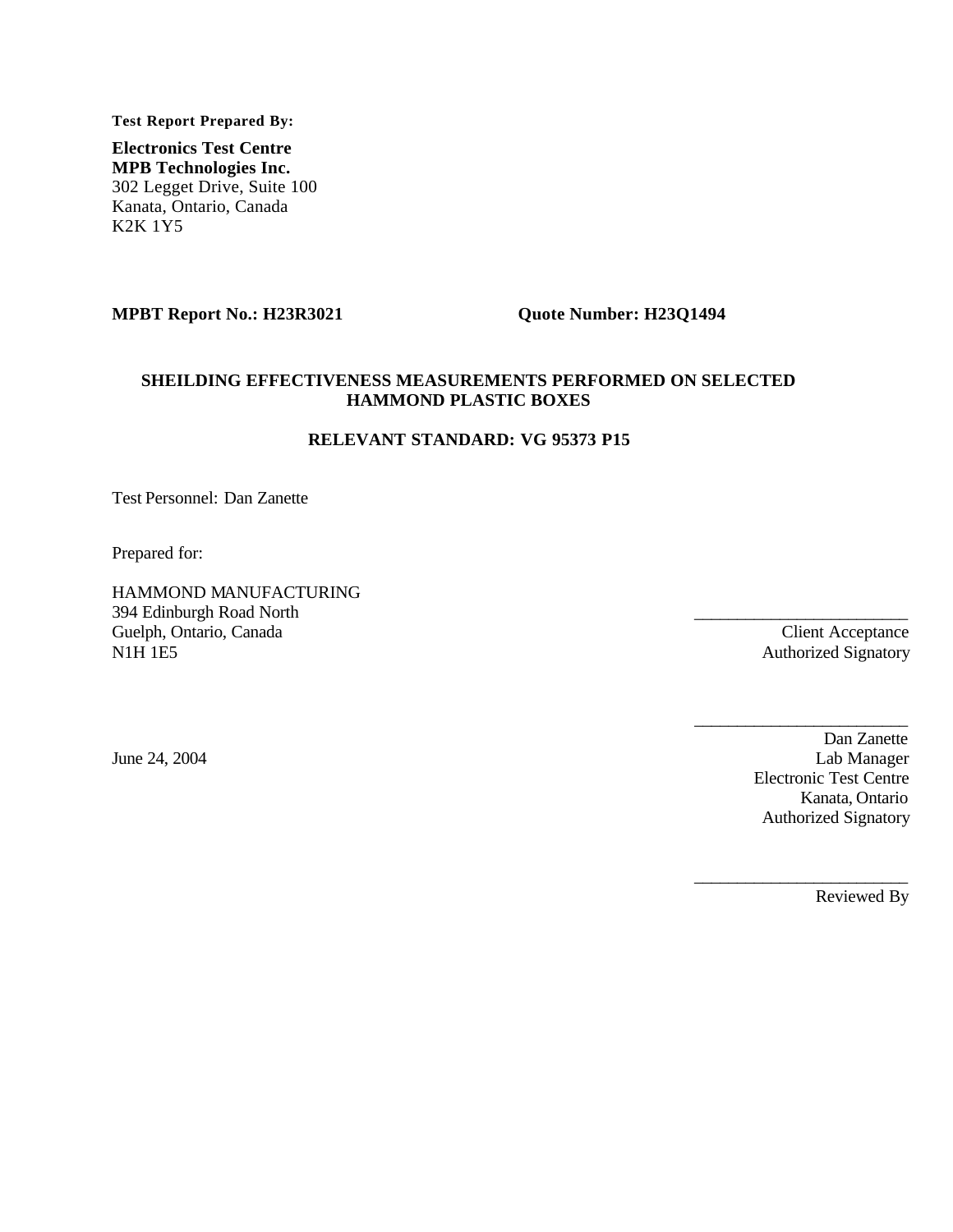# **1.0 INTRODUCTION**

#### **1.1 SCOPE**

The purpose of this report is to present the findings and results of shielding effectiveness evaluations performed, against relevant specification: SHIELDING EFFECTIVENESS MEASUREMENTS, VG 95373 P15.

## **1.2 APPLICABILITY**

Test procedures, and results defined in this document apply to Plastic Boxes provided by Hammond Manufacturing.

The results contained in this report relate only to the item(s) tested.

## **1.3 TEST SAMPLE DESCRIPTION**

The test samples provided for evaluation by HAMMOND MANUFACTURING were:

- 1. PLASTIC BOX LOADED WITH 10 PERCENT STAINLESS STEEL
- 2. PLAIN HAMMOND PLASTIC BOX
- 3. NICKEL COATED PLASTIC BOX

## **1.4 PHYSICAL CHARACTERISTICS**

The dimensions of the test samples provided were 131 mm long by 66 mm wide by 55 mm deep (with cover). The box walls were 3.3 mm thick.

## **1.5 OBSERVATIONS**

Prior to performing SE measurements on the plastic box samples, the mating surfaces of the box and cover were lightly sanded as suggested by Hammond, to improve bonding.

The non linear profile of attenuation with respect to frequency is most likely attributable to apertures between the box and cover. The presence of metallic screws attaching the cover to the box may also be attributable to non linearity.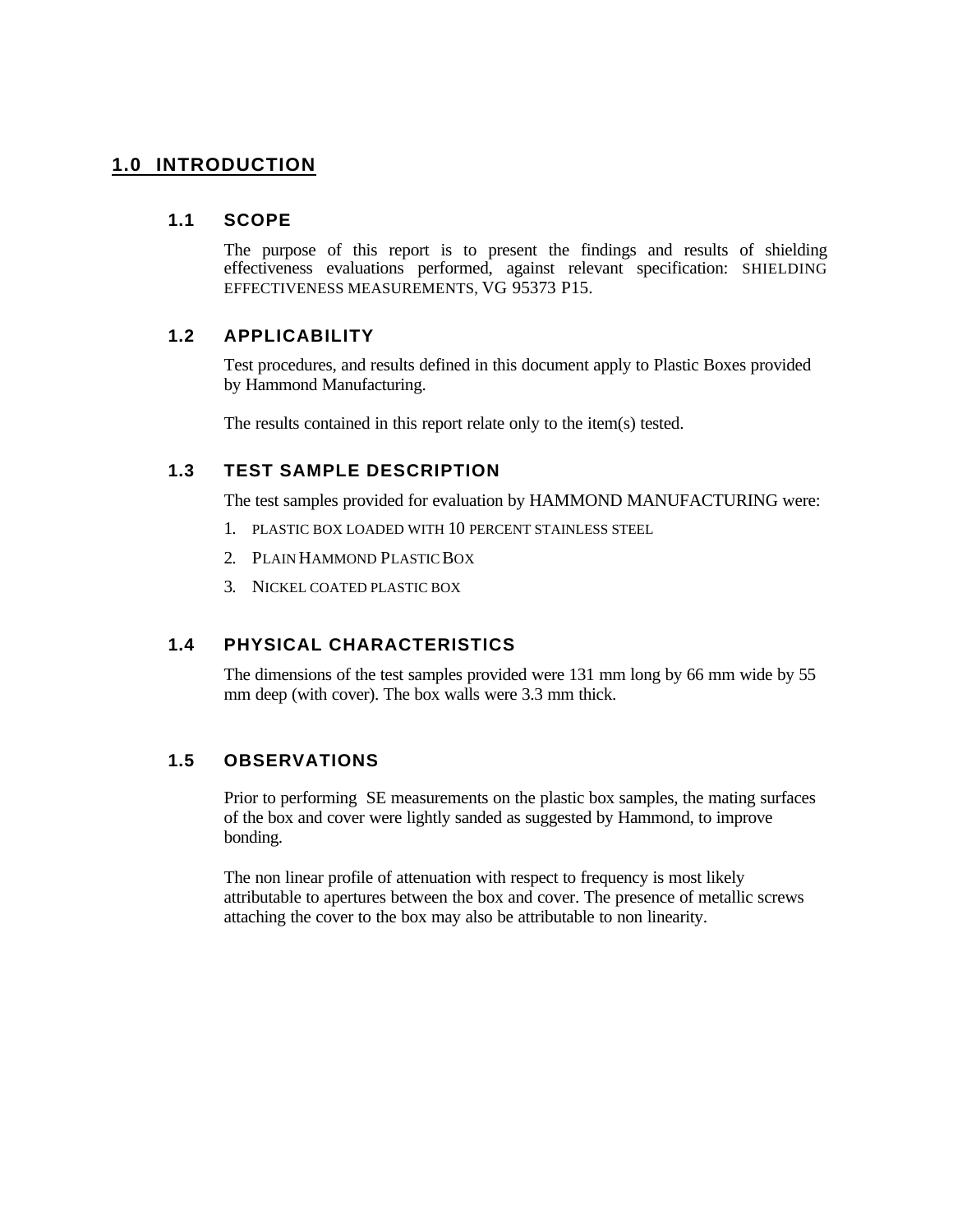Shielding Effectiveness of Selected Hammond Plastic Boxes